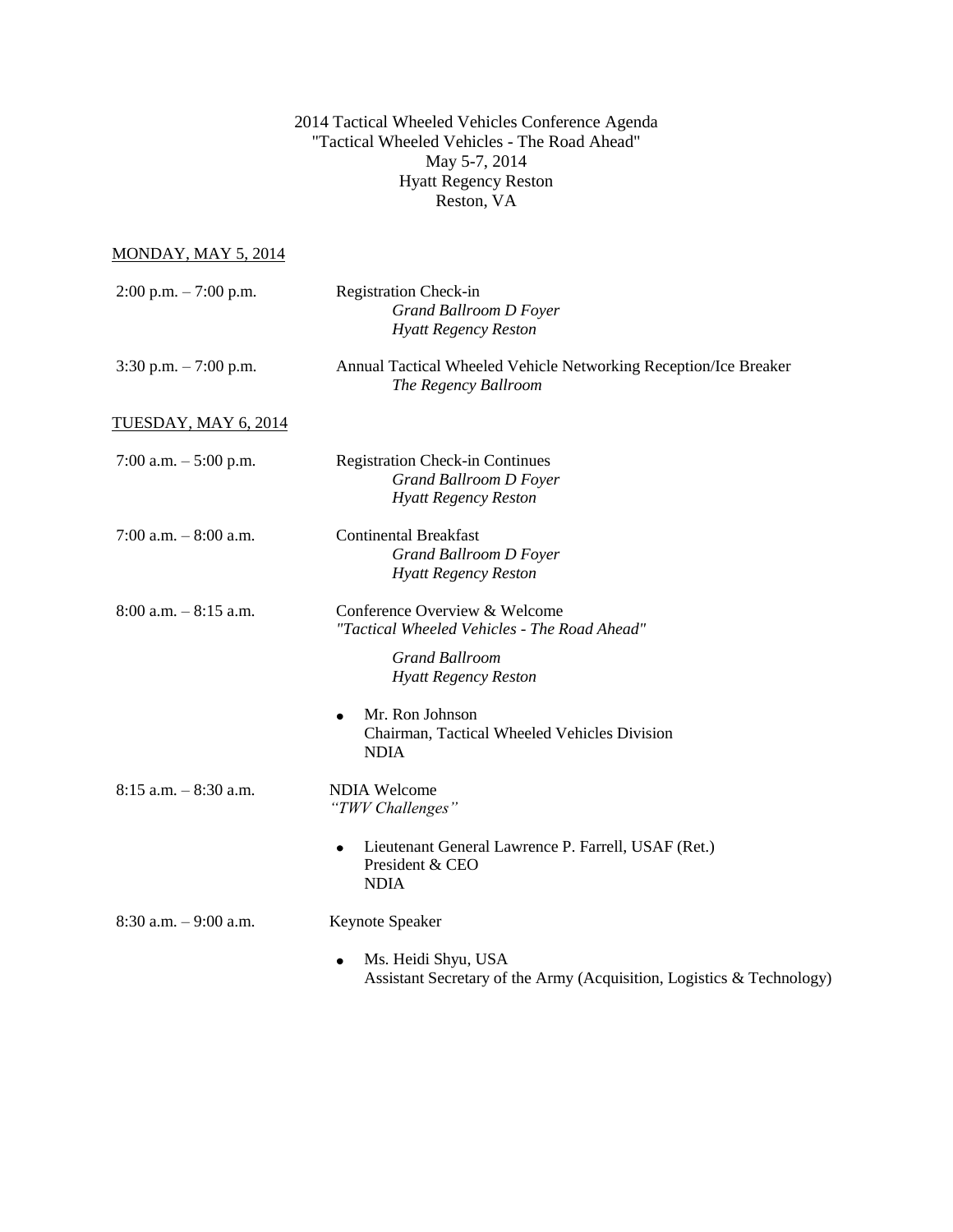| Session I                                                           |
|---------------------------------------------------------------------|
| Chairman: Ms. Kathryn B. Hasse, Director, Tactical Wheeled Vehicles |
| Lockheed Martin Missiles and Fire Control                           |
| <b>Grand Ballroom</b>                                               |
| Hyatt Regency Reston                                                |
|                                                                     |

| $9:00$ a.m. $-9:25$ a.m.   | U.S. Army Materiel Command                                                                                                                                                                                                                                                                                                          |
|----------------------------|-------------------------------------------------------------------------------------------------------------------------------------------------------------------------------------------------------------------------------------------------------------------------------------------------------------------------------------|
|                            | General Dennis L. Via, USA<br><b>Commanding General</b>                                                                                                                                                                                                                                                                             |
| $9:25$ a.m. $-9:50$ a.m.   | Under Secretary of Defense for Acquisition, Technology and Logistics                                                                                                                                                                                                                                                                |
|                            | Mr. Jose Gonzalez (SES)<br>Deputy Director, Land Warfare and Munitions                                                                                                                                                                                                                                                              |
| 9:50 a.m. $-10:15$ a.m.    | Networking / Coffee Break<br><b>Grand Ballroom D Foyer</b>                                                                                                                                                                                                                                                                          |
| $10:15$ a.m. $-10:40$ a.m. | Defense Logistics Agency (DLA) Land and Maritime - Columbus                                                                                                                                                                                                                                                                         |
|                            | Mr. James M. McClaugherty (SES)<br>Deputy Commander                                                                                                                                                                                                                                                                                 |
| 10:40 a.m. $-11:05$ a.m.   | U.S. Army Office of the Deputy Chief of Staff, G-4                                                                                                                                                                                                                                                                                  |
|                            | Lieutenant General Raymond V. Mason, USA<br>$\bullet$<br>Deputy Chief of Staff, G-4                                                                                                                                                                                                                                                 |
| $11:05$ a.m. $-11:55$ a.m. | Panel Discussion "Congress's Perspective of TWV Funding"                                                                                                                                                                                                                                                                            |
|                            | Moderator:<br>Mr. Jay Kimmitt<br>Executive Vice President, Oshkosh Corporation                                                                                                                                                                                                                                                      |
|                            | Mr. Steve Cortese, Executive Vice President,<br>٠<br>DRS Technologies, Inc.<br>Mr. Austin Durre, Chief of Staff to Jim Moran of Virginia<br>٠<br>Member of House Appropriations Defense Subcommittee<br>Ms. Erica Striebel, Chief of Staff to Ander Crenshaw of Florida<br>٠<br>Member of House Appropriations Defense Subcommittee |
| $12:00$ p.m. $-1:00$ p.m.  | Lunch<br><b>Grand Ballroom</b>                                                                                                                                                                                                                                                                                                      |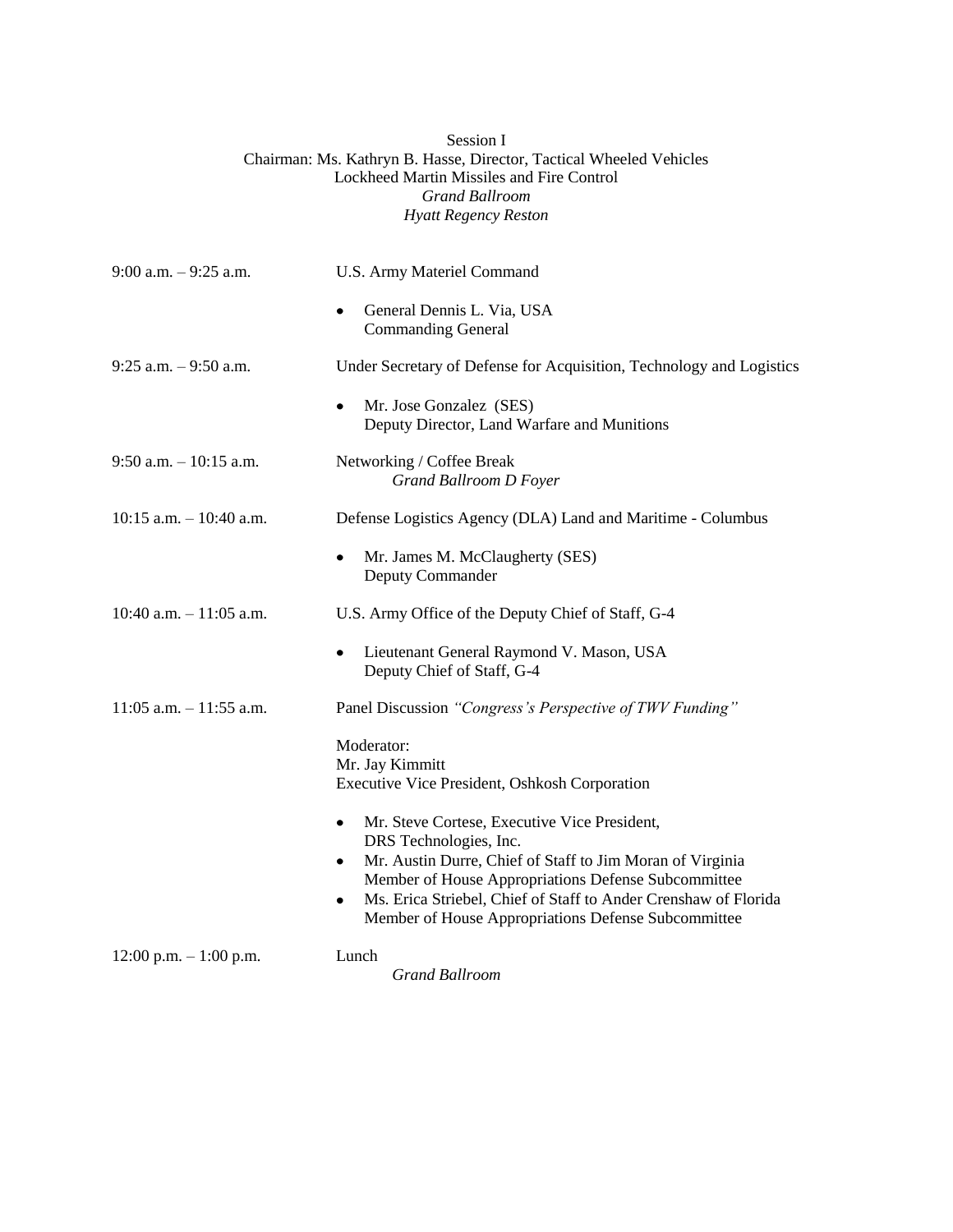## Session II Chairman: Mr. Barry Tyree President, BNT Consulting *Grand Ballroom Hyatt Regency Reston*

| $1:00$ p.m. $-1:30$ p.m. | U.S. Army, Sustainment Center of Excellence                                                                |
|--------------------------|------------------------------------------------------------------------------------------------------------|
|                          | Mr. William F. Moore (SES)<br>Deputy to the Commanding General                                             |
| 1:30 p.m. $- 2:30$ p.m.  | Managing to the Army Tactical Wheeled Vehicle Strategy<br>PEO CS&CSS and the US Army Transportation School |
|                          | Mr. Scott J. Davis (SES)<br>٠<br>Program Executive Officer, Combat Support & Combat Service Support        |
|                          | Brigadier General John P. Sullivan<br>٠<br>Chief of Transportation                                         |
| $2:30$ p.m. $-3:00$ p.m. | Coffee Break<br><b>Grand Ballroom D Foyer</b>                                                              |
| $3:00$ p.m. $-3:30$ p.m. | U.S. Army TACOM Life Cycle Management Command                                                              |
|                          | Mr. Brian Butler (SES)<br>$\bullet$<br>Executive Director, Integrated Logistics Support Center             |
| $3:30$ p.m. $-4:30$ p.m. | Panel Discussion "Overcoming Challenges and Improving Cooperation"                                         |
|                          | Moderator:<br>Mr. Brian Butler (SES)<br>Executive Director, Integrated Logistics Support Center            |
|                          | U.S. Army Commander Red River Army Depot (RRAD),<br>Colonel Doyle Lassitter, USA                           |
|                          | Mr. John FitzPatrick, Vice President, Programs<br>٠                                                        |
|                          | DRS Sustainment Systems, Inc.<br>Mr. Scott Greene, Vice President, Ground Vehicles,<br>٠                   |
|                          | Lockheed Martin Missiles and Fire Control                                                                  |
|                          | Mr. James W. Grooms II, Vice President, Logistics and Sustainment,<br>Navistar Defense                     |
|                          | Mr. Clint Herrick, Director, Global Integrated Product Support,<br>٠<br>Oshkosh Defense                    |
| 4:30 p.m. $-5:00$ p.m.   | Canada Department of National Defense (DND)                                                                |
|                          | Brigadier General Scott G. Kennedy<br>٠<br>Director, Land Equipment Program Management (DGLEPM)            |